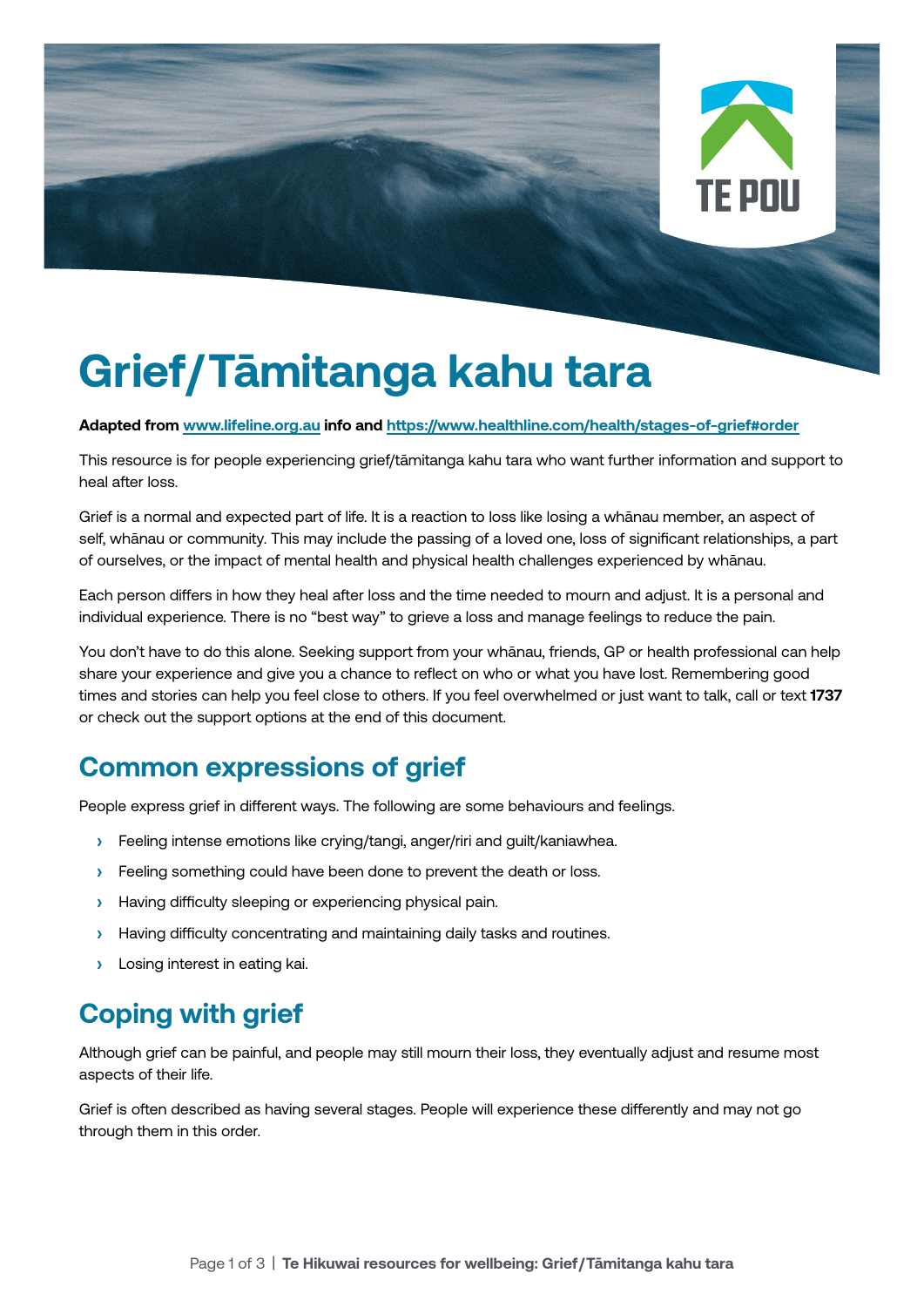| <b>Denial</b>     | State of disbelief that enables you to process the news and gradually absorb it.                                                         |
|-------------------|------------------------------------------------------------------------------------------------------------------------------------------|
| Anger             | Strong feelings that the loss is unbearable that may result in lashing out at other people.                                              |
| <b>Bargaining</b> | May include a lot of "what if" and "if only" statements and telling a higher power you'll do<br>anything for relief from these feelings. |
| <b>Depression</b> | May be a period of isolation and loneliness where you process and reflect on the loss.                                                   |
| Acceptance        | Gradual acceptance, coming to understand what it means for your life now and hope.                                                       |



### **Coping with grief and loss**

People cope with grief in different ways. Below are some suggestions to help find out what works for you.

- **›** Being with or learning about others who have lived through similar experiences can reduce isolation, help people feel connected and understood, and provide a way forward. This may include engaging in counselling or attending groups with others who have experienced a recent loss.
- **›** Eating healthy kai and physical activity helps with overall wellbeing/wahi oranga and sleep/moe.
- **›** Mindfulness and being present in the moment helps improve wellbeing. Take time to breathe, rest, meditate or focus on the natural environment around you, like trees or birds, or walk barefoot. Hold your focus on a comforting object.
- **›** You don't have to do this alone. Seeking support from your whānau, friends, GP or health professional can help.



Adapted from <https://www.mhpcolorado.org/boulder-strong/cg-6-ways-to-cope-with-grief-and-loss/>